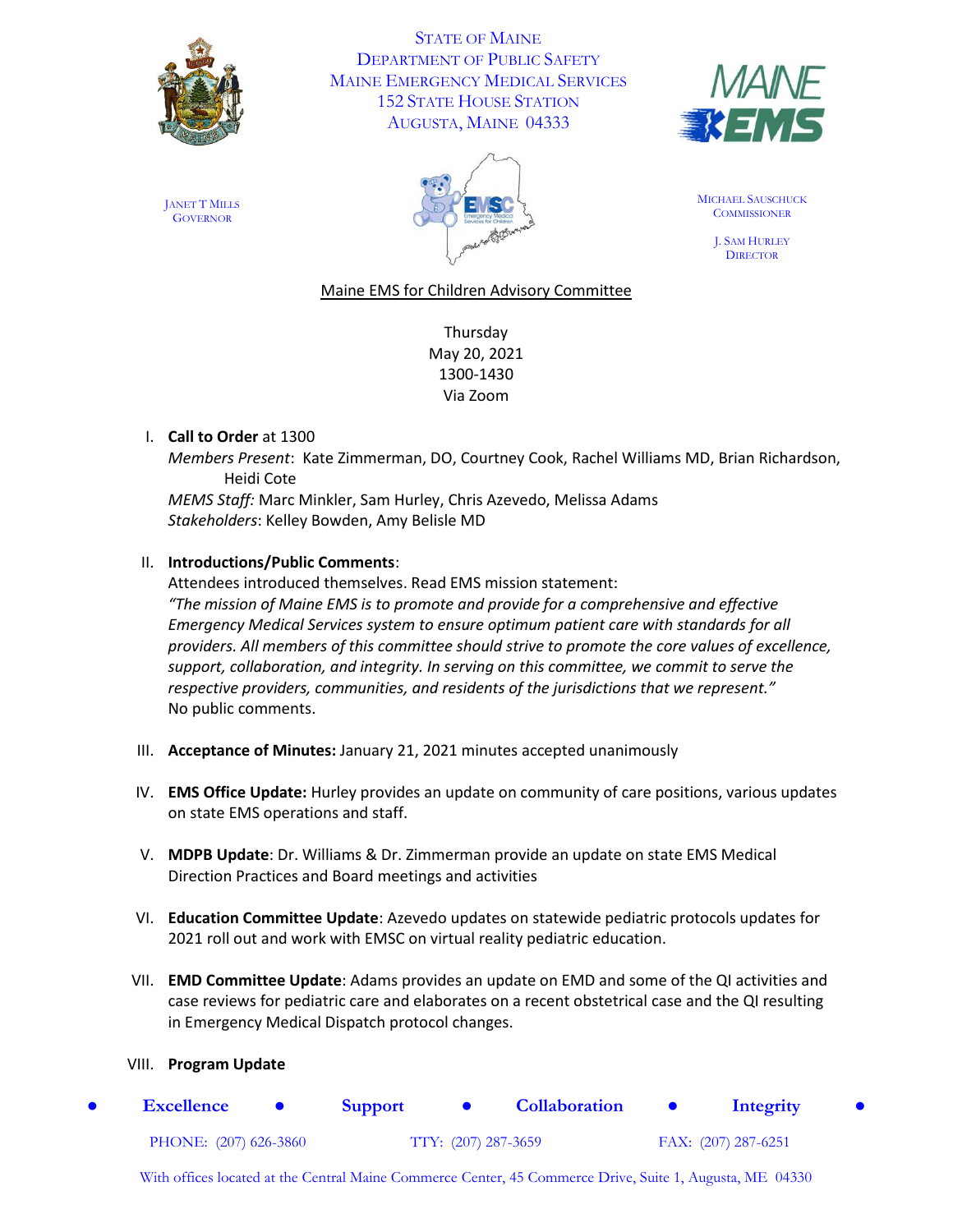- a. EMSC Case Review with Minkler/Williams done on May 17, 2021 with 25 attendees and done via zoom for statewide access. Covered cases on allergic reaction and seizures.
	- i. Discussion on these cases and further opportunities for statewide education
- b. Other MEMSEd programs available 24/7 and free statewide
	- i. Safe sleep (1 hour) with Maine Safe Sleep Coalition has had 90 participants
	- ii. BRUE has had 99 participants
	- iii. Seizure program has had 338 participants
	- iv. Discussion on possible car seats and EMS
- c. Update on State of Pediatric EMS in Maine (Jan 1 through Apr 30, 2021)
	- i. 3,474 under 18 (87,192 all ages)
	- ii. 23% no transport rate vs 15% no transport if over 18
		- 1. Requires further data analysis for understanding
	- iii. Graph on responses by age for same time period
	- iv. Top 5 primary impressions
		- 1. Broken down by under 1 year old and 1 to 17 years old
		- 2. Concern over "no complaints" being top impression and reasons why
- d. HRSA Carryover/RFP
	- i. HRSA approved \$17,060 carryover to be spent by March 31, 2021
	- ii. Purchase and implementation of virtual reality headsets for pediatric assessments
	- iii. Discussion on use by Hurley, Richardson and Azevedo in testing/eval process and strong support of this education
	- iv. Purchase of sample pediatric transport devices to loan to services for training/eval/testing for possible purchase by individual services
	- v. Purchase of OWL video camera for in-person meetings, aiming to begin soon with COVID decline and improvements in vaccination
	- vi. Pediatric vital signs cards for printing and distribution statewide in process
- e. EMS Peds Readiness Survey
	- i. 112 out of 267 services have responded (42%) as of 1/21/21
	- ii. 35 question national survey asking about service level PECC, provider make up, call volume, and pediatric skills assessment
	- iii. Some services are excluded nationally (air, military, Indian/tribal, non 24/7 services, non 911 services)
	- iv. Services were provided a custom letter from Marc with call volume from 2020, affiliated providers by license level, all from MEFIRS data to make survey easier for services
- f. Minkler provides a review and status of HRSA performance measures and finance for Maine EMSC program
	- i. Waiting on grant application from HRSA for post Y4
- g. Logo update and changes from HRSA
- h. 2021 EMS Pediatric Readiness Survey
	- i. 92% completion statewide
	- ii. NEDARC is developing the results and a report
- i. 2021 Hospital Pediatric Readiness Survey
	- i. May 1 through July 26
	- ii. 3 hospitals have completed this, continuing to message to all EDs and encourage completion
	- iii. Pedsready.org
- j. Perinatal Systems of Care

● **Excellence** ● **Support** ● **Collaboration** ● **Integrity** ● PHONE: (207) 626-3860 TTY: (207) 287-3659 FAX: (207) 287-6251